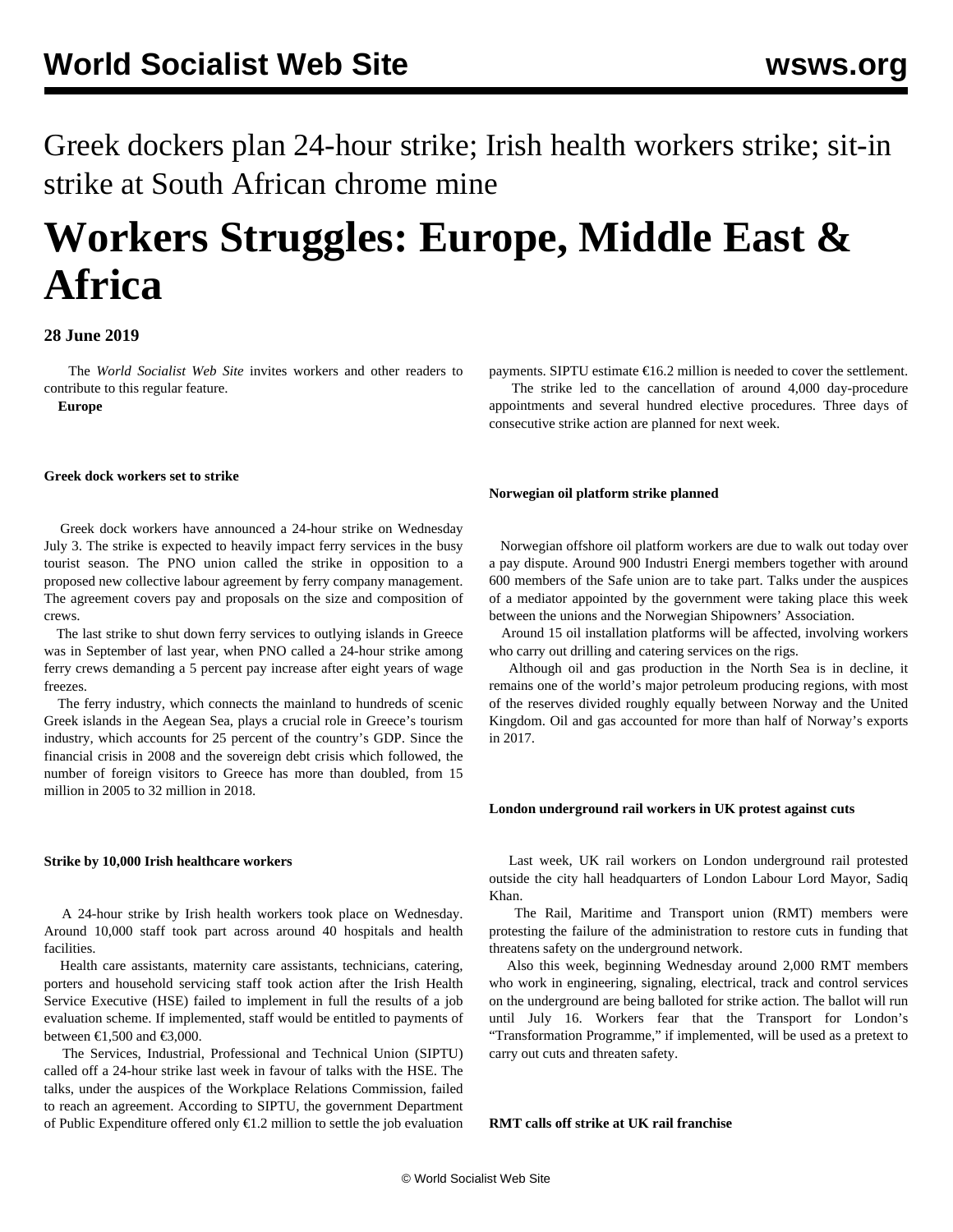The RMT has ended a five-day strike at the UK rail firm South Western Rail (SWR). The stoppage was over plans by SWR to extend the use of driver only operated (DOO) trains, or trains run by only the driver with no conductors or other staff. DOO threatens passenger safety and 6,000 guards' jobs.

 Similar action against DOO has taken place nationally by rail guards over the last three years by the private train operating companies. The RMT isolated the disputes, with token stoppages on a regional basis while accepting various forms of DOO on several franchises.

## **UK rail workers at Northern Rail threaten pay strike**

 Rail staff, comprising clerical, professional and technical workers at the Northern Rail company, part of the Arriva transport company, are seeking an improved pay offer.

 On June 17, Arriva North proposed a 2.1 percent pay rise from April with an additional 0.4 percent from October. The Transport Salaried Staffs Association members have rejected this as it is below the rate of inflation and have told Arriva North that if an improved offer is not forthcoming before today, they will be in dispute.

#### **Union postpones strike by bus drivers in northern England**

 A planned 24-hour strike by around 900 UK drivers at First Bus in South Yorkshire has been called off by the Unite union on the excuse that it would have coincided with Armed Forces Day. A 24-hour strike planned for Monday will go ahead.

 Bus drivers voted by a near 70 percent majority for action. They were protesting the company's imposition of a one-year pay freeze beginning last month. Talks between Unite and the company took place on Wednesday.

#### **UK food retail company drivers vote over outsourcing plans**

 Drivers and mechanics working for the UK supermarket company Morrisons have been balloted for strike action. The ballot closed Monday, but the result is yet to be announced.

 The approximately 400 workers are opposed to plans by the company to outsource their jobs to Pullmans. The drivers and mechanics are based at three sites in Cheshire, County Durham and West Yorkshire. Morrisons is attempting to impose the outsourcing without consultation with the union.

#### **Strikes at Scottish airports over pay and pensions**

 About 500 Scottish workers including security, firefighters, operations staff and technicians at Glasgow airport are continuing their strikes.

 The stoppages are in protest over pay and pensions. AGS, the company running the airport, has offered a 1.8 percent pay increase and wants to close its final salary pension scheme. In 2016, AGS promised under the auspices of the government mediation service ACAS to keep open its

pension scheme for existing members.

 Unite members at the airport voted by an over 90 percent majority on three-quarters turn-out to take the action. A four-hour strike took place Tuesday and Wednesday with further four-hour strikes proposed for today and Sunday.

 Staff at Aberdeen airport employed by AGS have also been taking action protesting pay and pensions. The workers had been balloted on a new offer by AGS but rejected it. The rejected pay offer was for a 3 percent rise, as offered before, but with a new one-off payment of £600 for full-time employees, and a previously offered bonus was withdrawn. As at Glasgow airport, AGS was unwilling to withdraw its plan to end the current, superior pension scheme.

#### **Strike threat by drivers at Scottish bus company**

 Around 1,700 Scottish bus drivers at Lothian Buses, which covers Scotland's capital Edinburgh, have voted to strike by more than 90 percent on a 60 percent-plus turnout.

 The strike threat is over a long-running dispute over workplace relations and a hostile attitude by management. Talks between Unite and Lothian Buses are due to take place today under the auspices of ACAS, the government mediation service. The stoppage would take place in August.

**Middle East**

#### **Protest by Iranian pensioners**

 Hundreds of Iranian pensioners protested outside the Iranian parliament on June 18 to demand pension and wage increases to counteract inflation.

 Under Iranian law pensions are meant to be 80 percent of workers' pay, but the Iranian government routinely ignores this.

#### **Palestinian strike and protests in Gaza**

 Thousands of Gazan workers went on general strike Tuesday and Wednesday, closing public institutions.

 The strike coincided with a US sponsored economic workshop that took place in Bahrain. The US is touting a bogus and unfunded promise of a \$50 billion investment and infrastructure plan to buttress the Israeli occupation of the West Bank and its blockade of Gaza.

Unemployment in Gaza exceeds 50 percent.

#### **Baggage handlers strike at Moroccan airport**

 Baggage handlers at the Mohammed V airport in Casablanca went on strike June 21. Over the past three months they have staged walkouts for a pay increase. They work for the General Private Interim (GPI) firm, which is subcontracted to Royal Air Maroc, the Moroccan national airline.

**Africa**